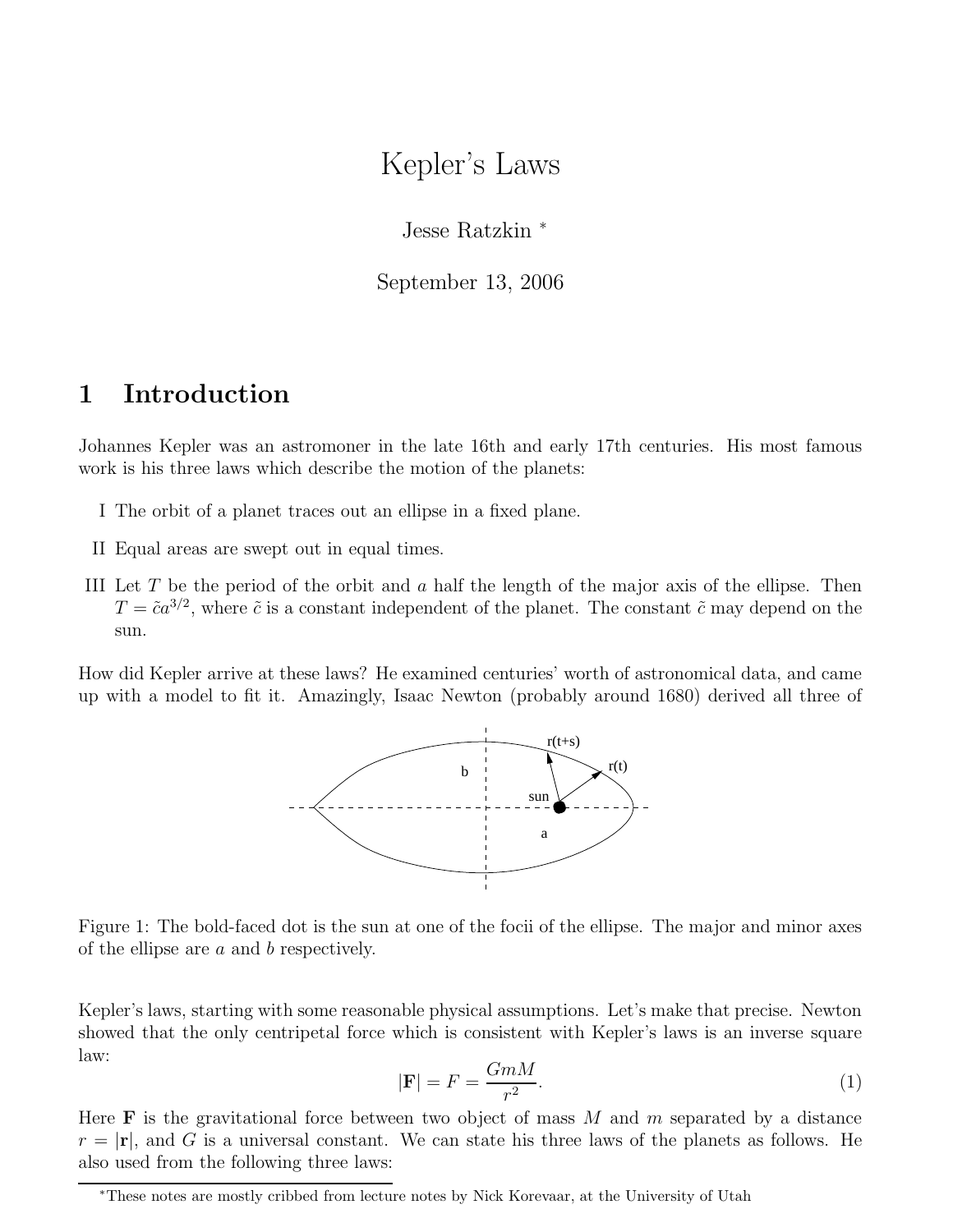- (a) A planet which orbits in a fixed plane containing the sun satisfies Kepler II if and only if the force is centripetal (i.e.  $\bf{F}$  and  $\bf{r}$  are parallel).
- (b) The only centripetal acceleration consistent with Kepler I has magnitude  $c/r^2$  (i.e. an inverse square law).
- (c) Kepler III holds if and only if the constant  $c$  is (b) is the same for each planet.

We can reproduce Newton's arguments using the tools we've developed so far in class. Beyond the historical importance, it's facinating to see the ideas we've discussed in class used to derive equations which govern the fundamental behavior of our solar system.

### 2 Notation

We'll treat the planet and the sun as point particles, with their masses concentrated at their centers. Fixing our attention on one planet, we denote its position at time t by  $\mathbf{r}(t)$ . It's velocity and acceleration are, respectively

$$
\mathbf{v}(t) = \mathbf{r}'(t) \qquad \mathbf{a}(t) = \mathbf{r}''(t).
$$

A force **F** is called *centripetal* if **F** and **r** are parallel; recall this is equivalent to  $\mathbf{r} \times \mathbf{F} = 0$ . As a final bit of notation, we will denote the magnitude of a vector by writing the same letter in regular typeface. For instance,  $r = |\mathbf{r}|$  and  $v = |\mathbf{v}|$ .

### 3 Centripetal forces and equal areas

The following two lemmas show that Kepler II is equivalent to the force being a centripetal force. The first lemma

Lemma 1 If the orbit of a planet lies in a plane containing the sun and Kepler II holds, then the acceleration is centripetal.

Proof: Recall that the magnitude of the cross product of two vectors gives the area of the parallelogram they span, which implies



$$
dA = \frac{1}{2} |\mathbf{r} \times d\mathbf{r}| = \frac{1}{2} |\mathbf{r} \times \mathbf{r}' dt|.
$$

(Why is this all true? The first equality is the geometric meaning of the cross product as an area and linear approximation. The second is the chain rule.) This gives us

$$
\frac{dA}{dt} = \frac{1}{2} |\mathbf{r} \times \mathbf{r}'|.
$$
 (2)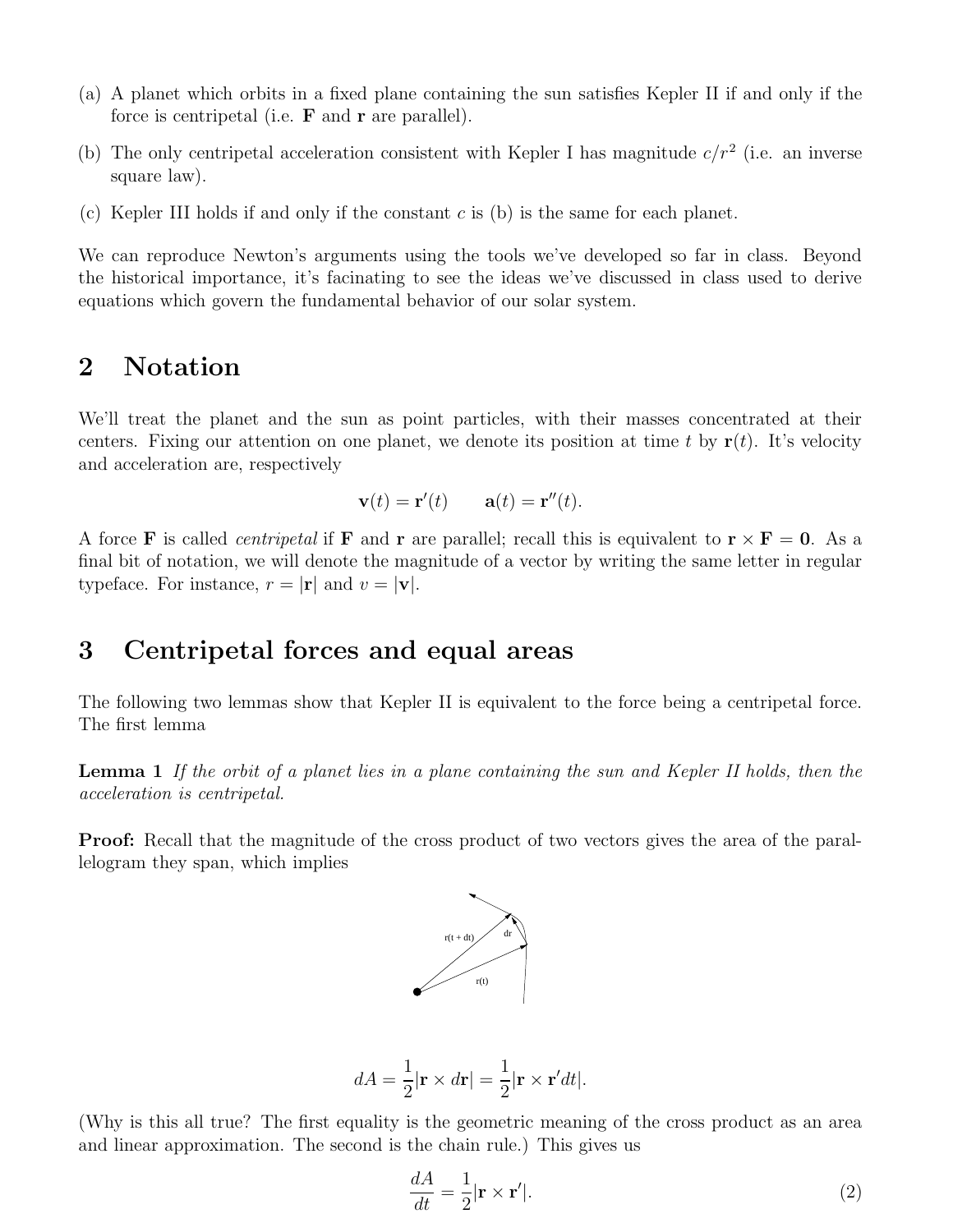Now suppose the orbit of a planet lies in a plane with unit normal **n**. Then **r** and all its derivatives lie in this plane. Now, Kepler II says  $dA/dt = h$  for some constant h. Plugging this into equation  $(2)$ , we see

$$
\mathbf{r} \times \mathbf{r}' = 2h\mathbf{n}.
$$

(We've also used that  $\bf{r}$  and  $\bf{r}'$  lie in a fixed plane, so their cross product has to be perpendicular to this plane.) Taking a derivative in time, we get

$$
\mathbf{0} = \frac{d}{dt}(2h\mathbf{n}) = \frac{d}{dt}(\mathbf{r} \times \mathbf{r}')\mathbf{r}' \times \mathbf{r}' + \mathbf{r} \times \mathbf{r}'' = \mathbf{r} \times \mathbf{r}''.
$$

This last equation,  $\mathbf{r} \times \mathbf{r}'' = 0$ , says the acceleration is parallel to the position, i.e. the motion is  $\Box$  centripetal.

The next lemma proves the converse:

Lemma 2 If the motion is centripetal, then the planet orbits in a fixed plane containing the sun Kepler II holds.

**Proof:** Basically, we will run the argument of the last lemma in reverse. if  $\mathbf{r}$  and  $\mathbf{r}''$  are parallel, then

$$
\frac{d}{dt}(\mathbf{r} \times \mathbf{r''}) = \mathbf{r} \times \mathbf{r''} = 0,
$$

and so

$$
\mathbf{r}\times\mathbf{r}'=\mathbf{N},
$$

where N is a constant vector. In particular,  $\mathbf{r} \cdot \mathbf{N} = 0$ , so r lies in the plane through the origin which is perpendicular to N. Now write  $N = 2h\mathbf{n}$ , where  $\mathbf{n}$  has length 1 and  $h > 0$  is a constant. This is our familiar  $\mathbf{r} \times \mathbf{r}' = 2h\mathbf{n}$ , which then implies (using equation (2))

$$
\frac{dA}{dt} = h.
$$

#### 4 Moving frames

It will be convenient to use a new "moving" frame of reference, which is adapted to our moving planet. First, we may as well fix the plane of motion for the planet to be the  $x - y$  plane, with  $\mathbf{n} = k$ . Then

$$
\mathbf{r}(t) = (x(t), y(t), 0) = (r \cos \theta, r \sin \theta, 0),
$$

where we've used polar coordinates in the last equality. Remember that r and  $\theta$  are functions of t! Define

$$
\hat{l} = (\cos \theta, \sin \theta, 0)
$$
  $\hat{m} = (-\sin \theta, \cos \theta, 0).$ 

Notice that we have



$$
\mathbf{r}(t) = r(t)\hat{l}(t), \qquad \hat{l} \times \hat{m} = \hat{k}.
$$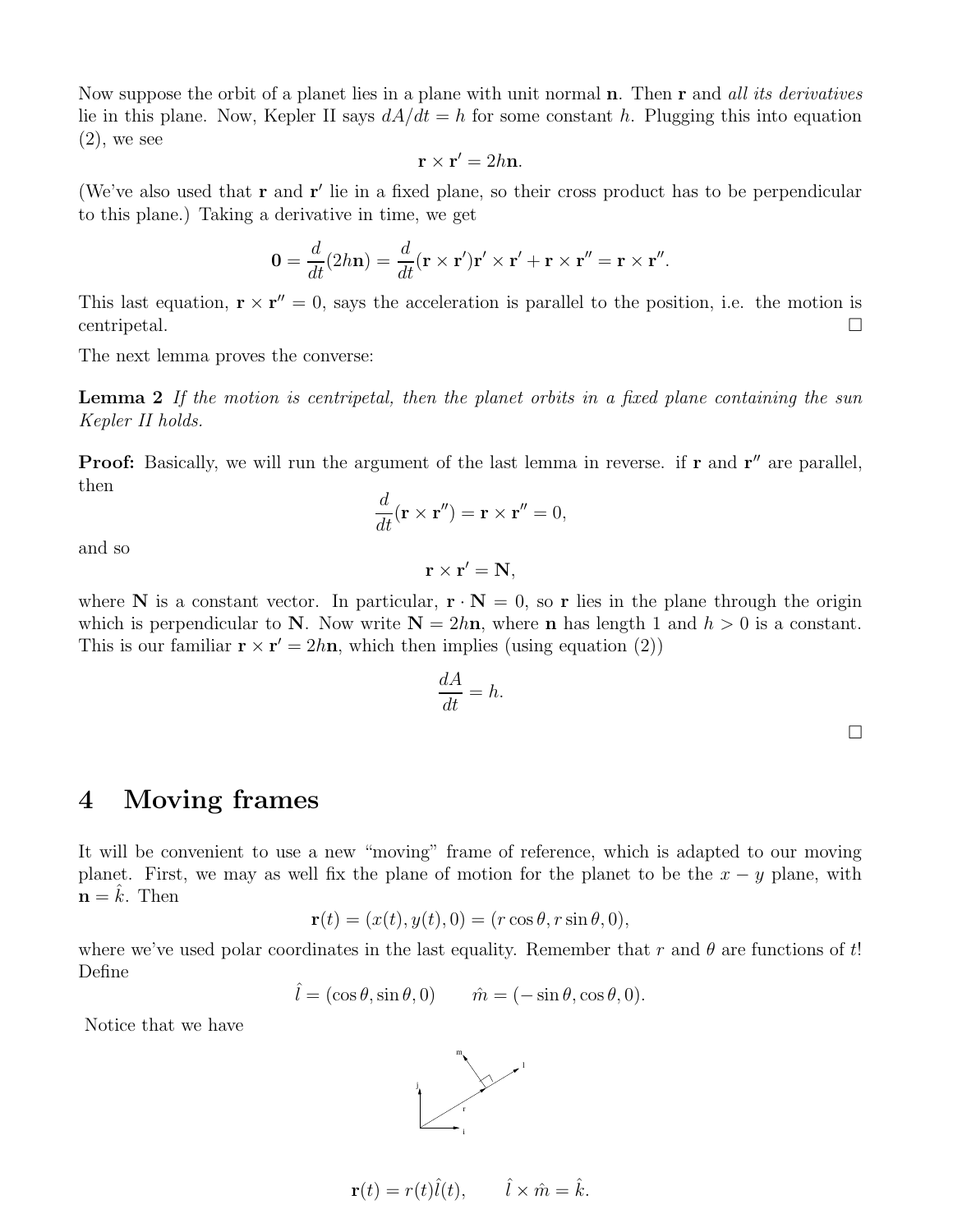**Lemma 3** 1.  $\frac{dA}{dt} = \frac{r^2}{2}$  $\frac{c^2}{2} \frac{d\theta}{dt}$ , and so  $\theta' = \frac{2h}{r^2}$  $r^2$ 2.  $\mathbf{r}' = r'\hat{l} + r\hat{l}'$ 3.  $\hat{l}' = \theta' \hat{m}$  $4. \hat{m}' = -\theta'\hat{l}$ 

**Proof:** In polar coordinates, the area element is given by  $dA = (r^2/2)d\theta$ , which gives  $h = A' =$  $(r^2/2)\theta'$ . Rearranging this last equation, we get  $\theta' = (2h)/r^2$ , provong (1). The second item,  $\mathbf{r}' = r'\hat{l} + r\hat{l}'$ , follows from differentiating  $\mathbf{r} = r\hat{l}$ . The last two follow from the formulas for  $\hat{l}$  and  $\hat{m}$ and the chain rule.  $\Box$ 

### 5 Elliptical orbits and Kepler III

First we show that if gravity is a centripetal force whose magnitude is  $f(r) = c/r^2$ , then the planets trace out ellipses and Kepler III holds. Then we show the converse: if all three of Kepler's laws hold then gravity must be a centripetal force whose magnitude is  $f(r) = c/r^2$ .

We start with a centripetal force, so

$$
\mathbf{r}'' = -f\hat{l} = -\frac{f}{r}\mathbf{r}.
$$

A priori (or, before we deduce anything), f can be a function of anything. Alright, now take some cross products:

$$
\mathbf{r}^{n} \times \hat{k} = -f\hat{l} \times \hat{k} = f\hat{m} = \frac{f}{\theta'}\hat{l}' = \frac{fr^{2}}{2h}\hat{l}'.
$$

Suppose further that the force is an inverse square law:  $f = f(r) = c/r^2$ . Then

$$
\mathbf{r}^{"} \times \hat{k} = \frac{c}{r^2} \frac{r^2}{2h} \hat{l}' = \frac{c}{2h} \hat{l}'.
$$

Integrate this last equation with respect to t and recall that  $\hat{k}$  is constant:

$$
\mathbf{r}' \times \hat{k} = \frac{c}{2h} \hat{l} + \mathbf{E},
$$

where **E** is a constant of integration, which must be perpendicular to  $\hat{k}$  (because everything else in the equation is). Now we have

$$
\frac{c}{2h}\hat{l} + \mathbf{E} = \mathbf{r}' \times \hat{k} = (r'\hat{l} + r\hat{l}') \times k = (r'\hat{l} + r\theta'\hat{m}) \times k = -r'\hat{m} + r\theta'\hat{l}.
$$

Take the dot product of both sides of the equation  $c/(2h)\hat{l} + \mathbf{E} = -r'\hat{m} + r\theta'\hat{l}$  with  $\hat{l}$ :

$$
\frac{c}{2h} = \mathbf{E} \cdot \hat{l} = r\theta' = \frac{2h}{r},
$$

which we can rearrange to read

$$
r = \frac{(4h^2/c)}{1+\frac{2h}{c}\mathbf{E}\cdot(\cos\theta,\sin\theta,0)}
$$

.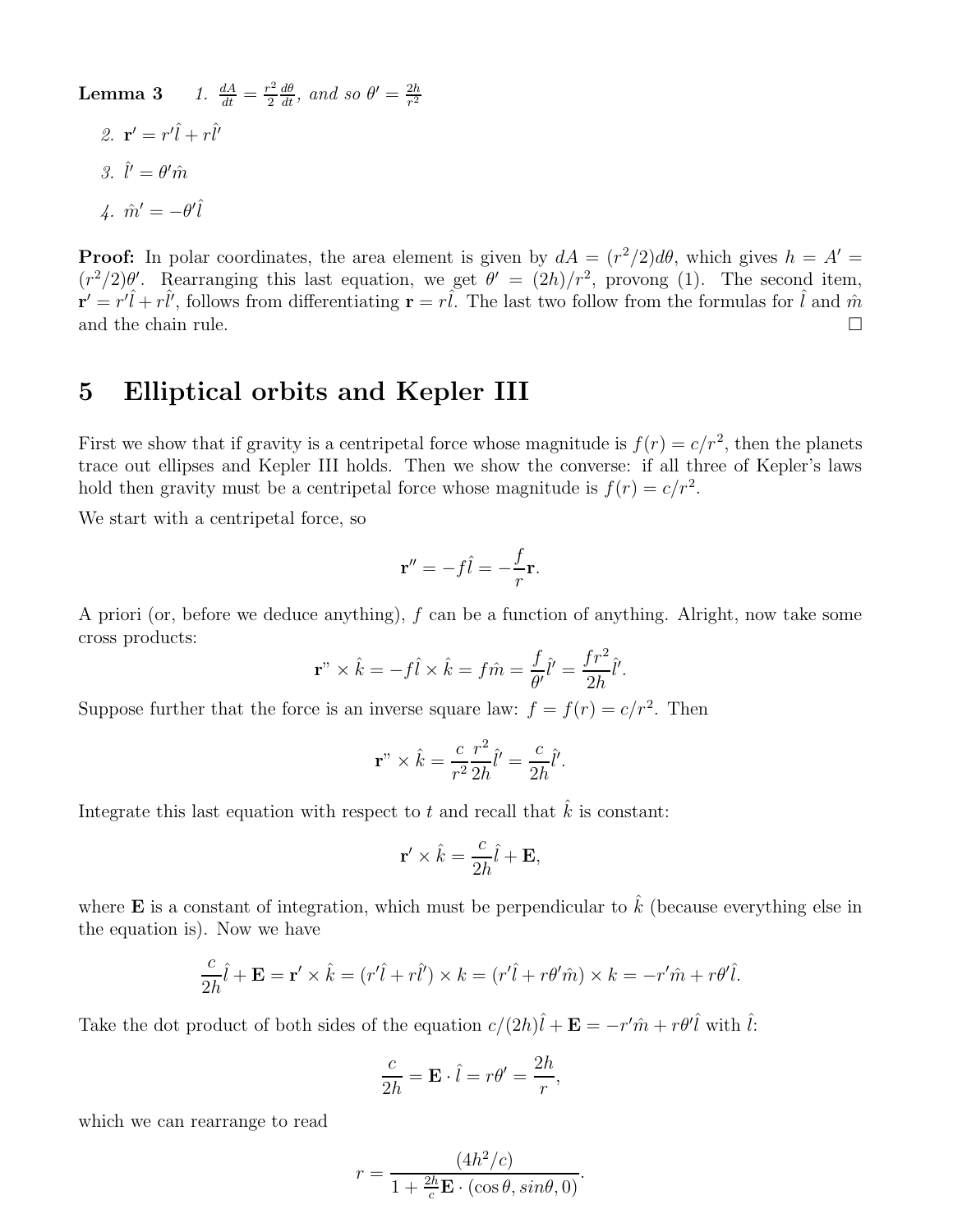Now, we may as well take  $\mathbf{E} = (\lambda \cos \theta, 0, 0)$  (after tilting our heads by the correct angle), so we really have

$$
r = \frac{4h^2/c}{1 + (2h\lambda/c)\cos\theta} = \frac{ed}{1 + e\cos\theta},
$$
\n(3)

where  $e = (2h\lambda)/c$  and  $d = (2h)/\lambda$ . This is the polar equation for an ellipse with eccentricity e! (See the figure below.)

This is the general form of a conic section. Note that  $g = d - x = d - r \cos \theta$ . A conic is determined



by the equation  $r/g = e$ , where e is a constant called the eccentricity. An ellipse has eccentricity  $e < 1$ , a parabola has eccentricity  $e = 1$ , and a hyperbola has eccentricity  $e > 1$ . A circle is not eccentric at all  $(e = 0)$ .

Next, we derive Kepler III. What is the equation of an ellipse in Cartesian coordinates? Start with  $r/g = e$ :

$$
\sqrt{x^2 + y^2} = e(d - x)
$$
  
\n
$$
x^2 + y^2 = e^2(x^2 - 2xd + d^2)
$$
  
\n
$$
x^2(1 - e^2) + 2de^2x + y^2 = e^2d^2
$$
  
\n
$$
(1 - e^2)[x^2 + \frac{2de^2}{1 - e^2}x] + y^2 = e^2d^2
$$
  
\n
$$
(1 - e^2)[x + \frac{de^2}{1 - e^2}x^2] + y^2 = e^2d^2 + \frac{e^4d^2}{1 - e^2} = \frac{e^2d^2}{1 - e^2}
$$
  
\n
$$
\frac{[x + de^2/(1 - e^2)]^2}{[ed/(1 - e^2)]^2} + \frac{y^2}{[ed/\sqrt{1 - e^2}]^2} = 1
$$
  
\n
$$
\frac{[x + de^2/(1 - e^2)]^2}{a^2} + \frac{y^2}{b^2} = 1,
$$

where  $a = ed/(1-e^2)$  and  $b = ed/\sqrt{1-e^2}$ . This is the familiar equation for an ellipse in Cartesian coordinates. Notice that

$$
b = \sqrt{a\sqrt{ed}} = \sqrt{a}\frac{2h}{c}.
$$

We can compute the area of this ellipse two ways: it's  $\pi ab$ , but it's also the integral of A' over a period T. If  $A' = h$ , then we get

$$
\pi ab = \int_0^T A' dt = \int_0^T h dt = hT.
$$